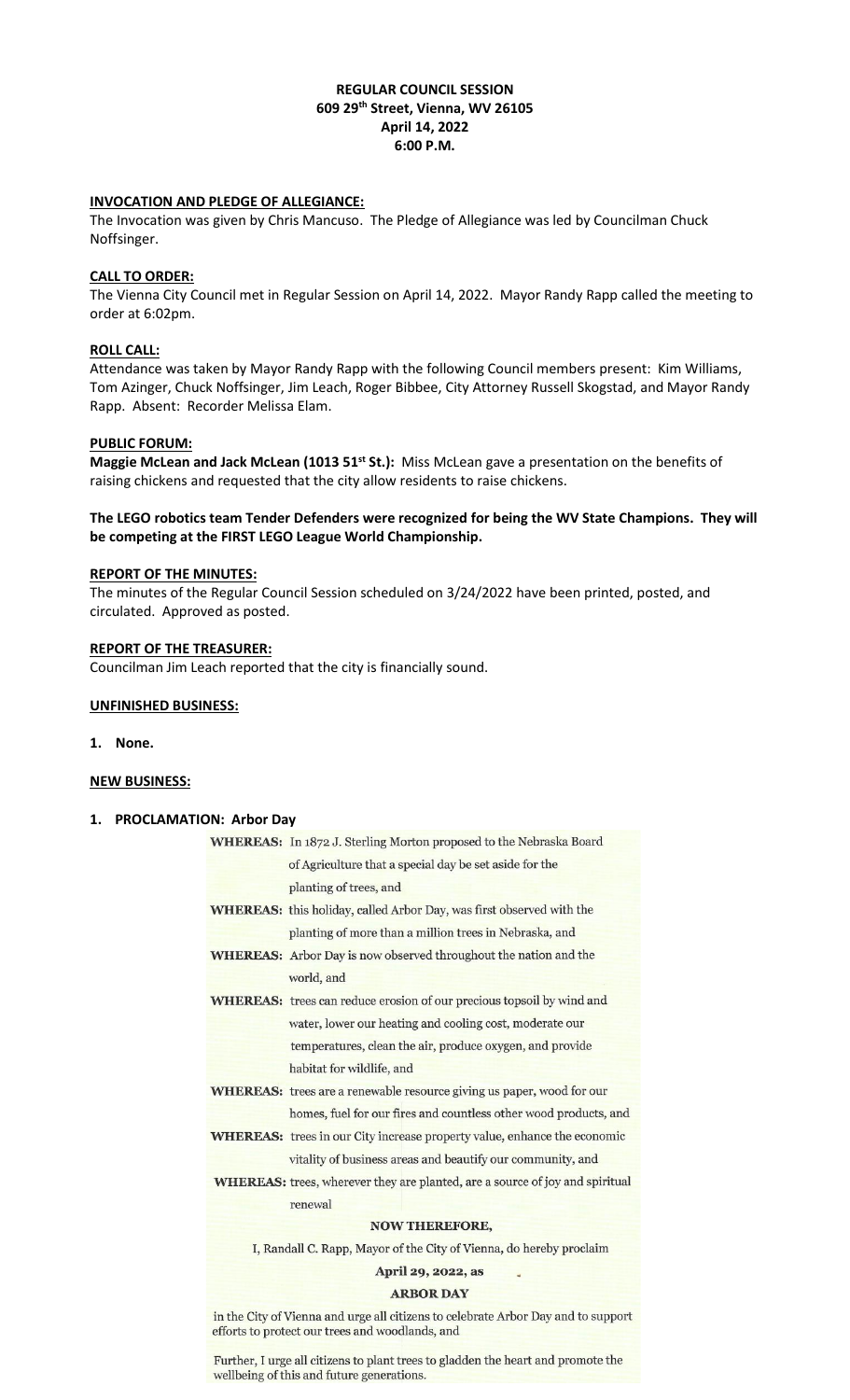In celebration of Arbor Day, Jack Mathers said a tree will be planted at 60<sup>th</sup> Street on Friday, April 29<sup>th</sup> at 10:00am.

### **2. PROCLAMATION: Fair Housing Month**

*WHEREAS, April marks the anniversary of the passage of the Fair Housing Act of 1968, which sought to eliminate discrimination in housing opportunities and to affirmatively further housing choices for all Americans; and*

*WHEREAS, the ongoing struggle for dignity and housing opportunity for all is not the exclusive province of the Federal government; and*

*WHEREAS, vigorous local efforts to combat discrimination can be as effective, if not more so, than Federal efforts; and*

*WHEREAS, illegal barriers to equal opportunity in housing, no matter how subtle, diminish the rights of all;*

## *NOW, THEREFORE, BE IT RESOLVED,*

*that in the pursuit of the shared goal and responsibility of providing equal housing opportunities for* all men and women, the City of Vienna, West Virginia does hereby join in the national celebration of *the 54 rd Anniversary of the Fair Housing Act by proclaiming*

#### *APRIL 2022 as FAIR HOUSING MONTH*

*and encourages all agencies, institutions and individuals, public and private, in the City of Vienna, West Virginia to abide by the letter and the spirit of the Fair Housing law.*

## **3. RESOLUTION: General Fund Budget Revision #4**

| <b>MEMORANDUM</b>                                                                                                                               |                  |                                   |                                                                               |                                 |                               |                                 |  |  |
|-------------------------------------------------------------------------------------------------------------------------------------------------|------------------|-----------------------------------|-------------------------------------------------------------------------------|---------------------------------|-------------------------------|---------------------------------|--|--|
| TO:<br><b>JIM LEACH</b><br><b>FROM:</b><br><b>Amy Roberts</b><br><b>SUBJECT:</b><br>21-22 GENERAL FUND BUDGET REVISION #4<br>DATE:<br>3/29/2022 |                  |                                   |                                                                               |                                 |                               |                                 |  |  |
| <b>DEPT</b>                                                                                                                                     | <b>ACCT</b><br># | <b>ACCT</b><br><b>DESCRIPTION</b> | <b>EXPLANATION</b>                                                            | <b>CURRENT</b><br><b>BUDGET</b> | <b>INCREASE</b><br>(DECREASE) | <b>REVISED</b><br><b>BUDGET</b> |  |  |
|                                                                                                                                                 |                  |                                   | NET INCREASE / (DECREASE) TO REVENUE                                          |                                 | $\overline{\mathfrak{o}}$     |                                 |  |  |
| Council                                                                                                                                         | 410-68           | Contributions                     | Contribution to the YMCA for their<br>swimming pool improvements              | 10,000                          | 6,000                         | 16,000                          |  |  |
| <b>MOV Work Camp</b>                                                                                                                            | 596-68           | Contributions                     | Move money to appropriate to the above                                        | 3,000                           | $-3,000$                      | $\mathbf 0$                     |  |  |
| <b>Friends of Vienna</b>                                                                                                                        | 547-68           | Contributions                     | Contribution to the Friends of Vienna for the<br>Vienna Freedom Festival      | 5,000                           | 20,000                        | 25,000                          |  |  |
| <b>CONTINGENCIES</b>                                                                                                                            | 699              |                                   | <b>COVER THE ABOVE REVISIONS</b><br>NET INCREASE / (DECREASE) TO EXPENDITURES | 136,490                         | $-23,000$<br>0                | 113,490                         |  |  |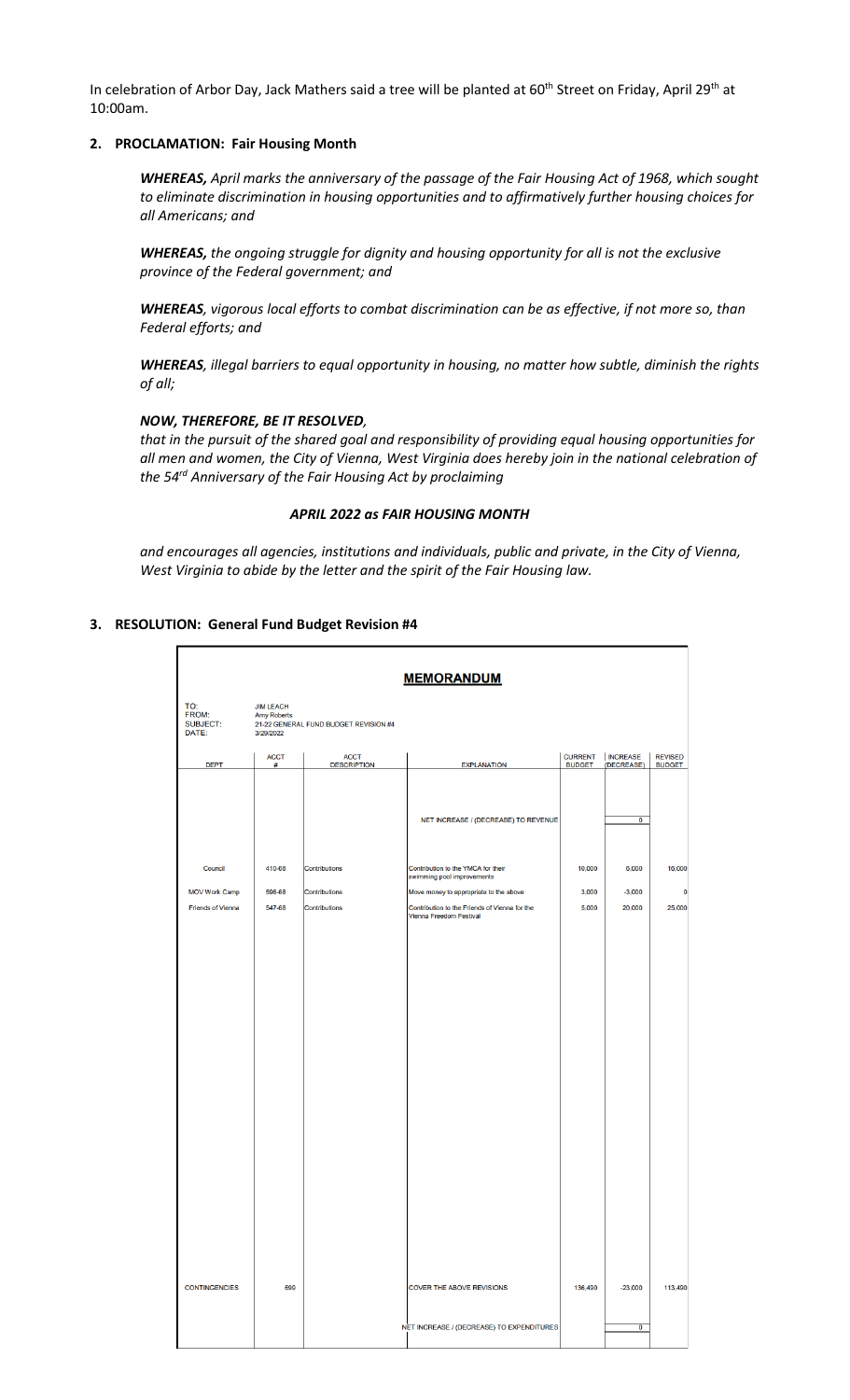## **Councilman Jim Leach moved to approve the General Fund Budget Revision #4. Motion seconded by Councilman Roger Bibbee.**

Councilwoman Kim Williams made a motion to amend the General Fund Budget Revision #4 to remove the Friends of Vienna/Freedom Festival money and consider it separate.

Attorney Russ Skogstad stated Budget Revisions have to go through the state and this has already been through the Budget and Finance Committee in this form. It could also be tabled. Another option is to consider each revision separately.

There was no second to Ms. Williams' motion.

**Roll call vote taken by Mayor Randy Rapp. Councilman Tom Azinger, Councilman Jim Leach, Councilman Chuck Noffsinger, Councilman Roger Bibbee, and Mayor Randy Rapp voting "yes". Councilwoman Kim Williams voting "no". Vote: 5-1**

## **4. DISCUSSION: Fire Truck Purchase**

Chief Steve Scholl spoke to Council regarding the purchase of a 2024 firetruck. There will be a 7% increase in materials beginning May 1. If we place the order before April 30, there could be a \$63,000 savings. Our payments would begin in 2024. This new firetruck will replace the current 2002 model. Chief Scholl asked that this be put on the April 28<sup>th</sup> City Council agenda.

## **5. RESOLUTION: To adopt the recommended change to the Vienna Police Civil Service Commission Rules with regard to written tests, Rule Vi, B, 1 Written Test.**

At a meeting of the Vienna Police Civil Service Commission on Wednesday, March 16, 2022, all members being present, the commission voted unanimously to request approval by Vienna City Council to change its rules and regulations with regard to what may be considered a passing score for police officers on entry level examinations.

Therefore, based upon the recommendation of the Vienna Police Civil Service Commission and the Vienna Chief of Police, BE IT RESOLVED BY THE COMMON COUNCIL OF THE CITY OF VIENNA, that it hereby adopts the proposed change to Vienna Police Civil Service Commission Rule VI, B, 1: Written test which reads:

## As amended 5/2/2021

"VI, B, 1 Written test. The written examination shall be practical in character and shall relate to matters and include such inquiries as will fairly test the merit and fitness of the applicant to discharge the duties of a police officer. Applicants shall be marked on a scale of 0 to 100 points, with the number of points equal to the percentage of correct answers on the written examination A score of 70% correct shall be considered passing. If the examination is divided into discreet and identified sections, applicants must achieve a score of 70% or greater on each section of the written examination to be placed on the list of eligible applicants, with the following exception: If an applicant scores below 70% but at least 60% on only one section and the overall test average is 70% or above, the applicant will be placed on the list of eligible applicants.

## To read:

"VI, B, 1 Written test. The written examination shall be practical in character and shall relate to matters and include such inquiries as will fairly test the merit and fitness of the applicant to discharge the duties of a police officer. Applicants shall be marked on a scale of 0 to 100 points, with the number of points equal to the percentage of correct answers on the written examination. An overall score of 70% correct shall be considered passing for the applicant to be placed on the list of eligible applicants."

**Councilman Roger Bibbee moved to approve the resolution to adopt the recommended change to the Vienna Police Civil Service Commission Rules with regard to written tests, Rule Vi, B, 1 Written Test. Motion seconded by Councilman Chuck Noffsinger.** 

Discussion.